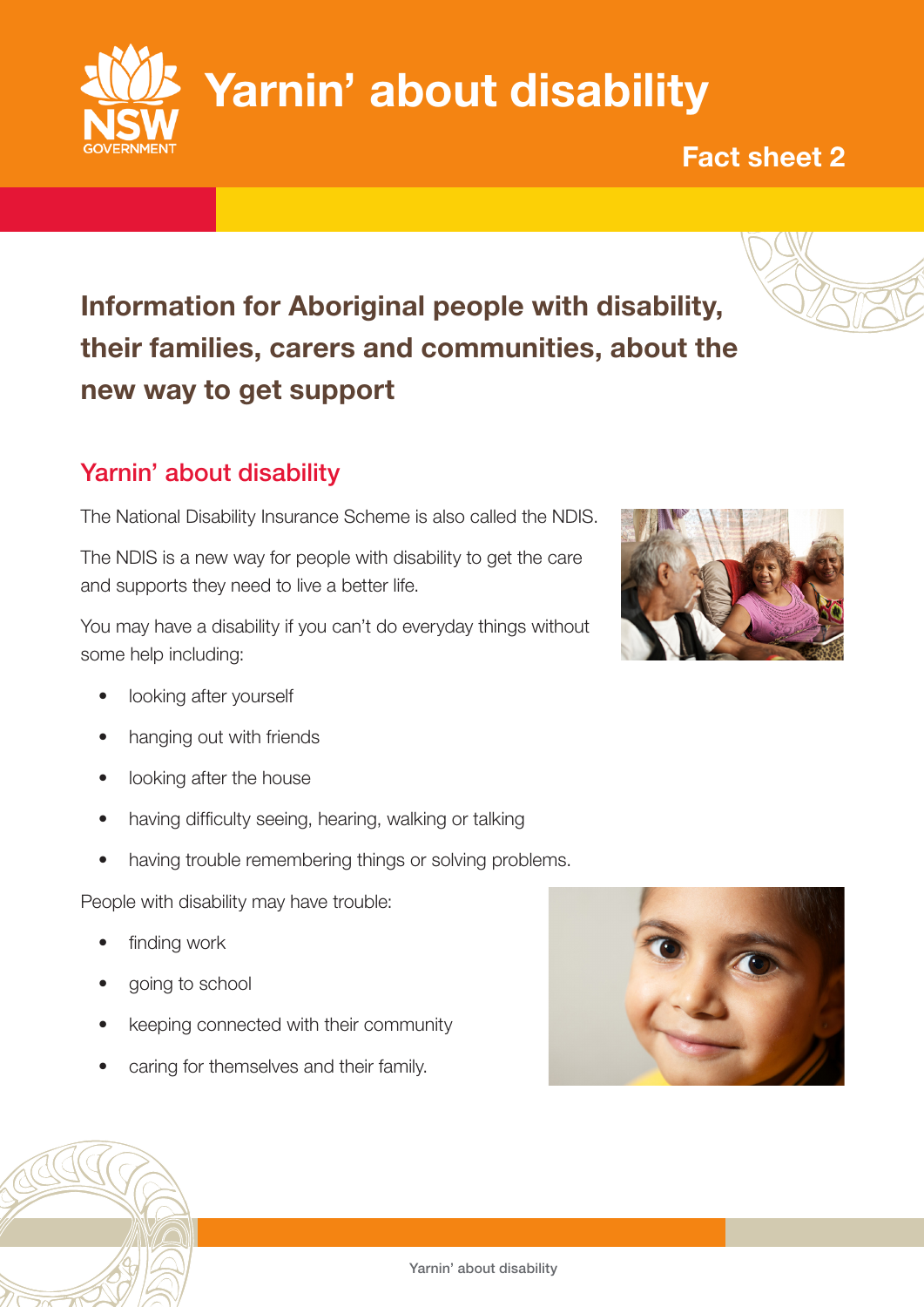## Disability and Aboriginal communities

Your community might see people with disability as just needing some help from their family, friends, mob or community, rather than getting help from a service provider.

You can still get help from family, friends, mob and community if you use the NDIS.

The NDIS will provide extra support for people with disability to:

- continue living in their community
- stay connected with their mob
- live life their way.



### What support can you get from the NDIS?

There are different types of support that the NDIS can help you get if you need it, including:

- special accommodation, such as group homes
- support for people to stay in their own home for example, someone comes into your home to help with everyday tasks
- help going to school or looking for a job
- help with new support aids like a wheelchair or a communication device
- help going to appointments and activities in the local community
- learning new skills like cooking, using computers or managing your money.



The NDIS gives people with disability choice and flexibility over the supports they need.

This means you and your family can also choose who provides that support to you or the person you care for.